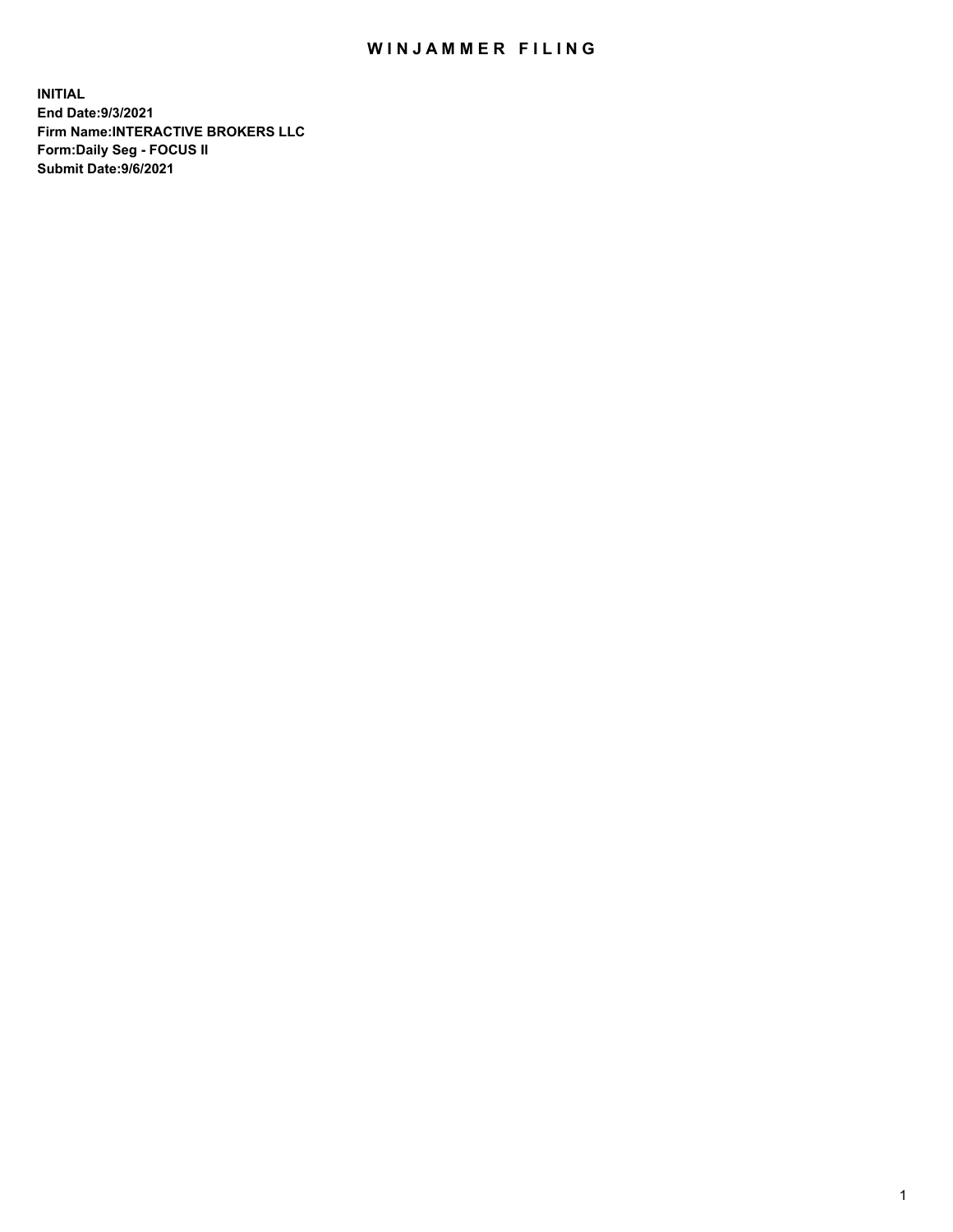**INITIAL End Date:9/3/2021 Firm Name:INTERACTIVE BROKERS LLC Form:Daily Seg - FOCUS II Submit Date:9/6/2021 Daily Segregation - Cover Page**

| Name of Company                                                                                                                                                                                                                                                                                                                | <b>INTERACTIVE BROKERS LLC</b>                                                                  |
|--------------------------------------------------------------------------------------------------------------------------------------------------------------------------------------------------------------------------------------------------------------------------------------------------------------------------------|-------------------------------------------------------------------------------------------------|
| <b>Contact Name</b>                                                                                                                                                                                                                                                                                                            | <b>James Menicucci</b>                                                                          |
| <b>Contact Phone Number</b>                                                                                                                                                                                                                                                                                                    | 203-618-8085                                                                                    |
| <b>Contact Email Address</b>                                                                                                                                                                                                                                                                                                   | jmenicucci@interactivebrokers.c<br>om                                                           |
| FCM's Customer Segregated Funds Residual Interest Target (choose one):<br>a. Minimum dollar amount: ; or<br>b. Minimum percentage of customer segregated funds required:%; or<br>c. Dollar amount range between: and; or<br>d. Percentage range of customer segregated funds required between:% and%.                          | $\overline{\mathbf{0}}$<br>$\overline{\mathbf{0}}$<br>155,000,000 245,000,000<br>0 <sub>0</sub> |
| FCM's Customer Secured Amount Funds Residual Interest Target (choose one):<br>a. Minimum dollar amount: ; or<br>b. Minimum percentage of customer secured funds required:%; or<br>c. Dollar amount range between: and; or<br>d. Percentage range of customer secured funds required between:% and%.                            | $\overline{\mathbf{0}}$<br>$\overline{\mathbf{0}}$<br>80,000,000 120,000,000<br>0 <sub>0</sub>  |
| FCM's Cleared Swaps Customer Collateral Residual Interest Target (choose one):<br>a. Minimum dollar amount: ; or<br>b. Minimum percentage of cleared swaps customer collateral required:% ; or<br>c. Dollar amount range between: and; or<br>d. Percentage range of cleared swaps customer collateral required between:% and%. | $\overline{\mathbf{0}}$<br>$\overline{\mathbf{0}}$<br>0 <sub>0</sub><br>0 <sub>0</sub>          |

Attach supporting documents CH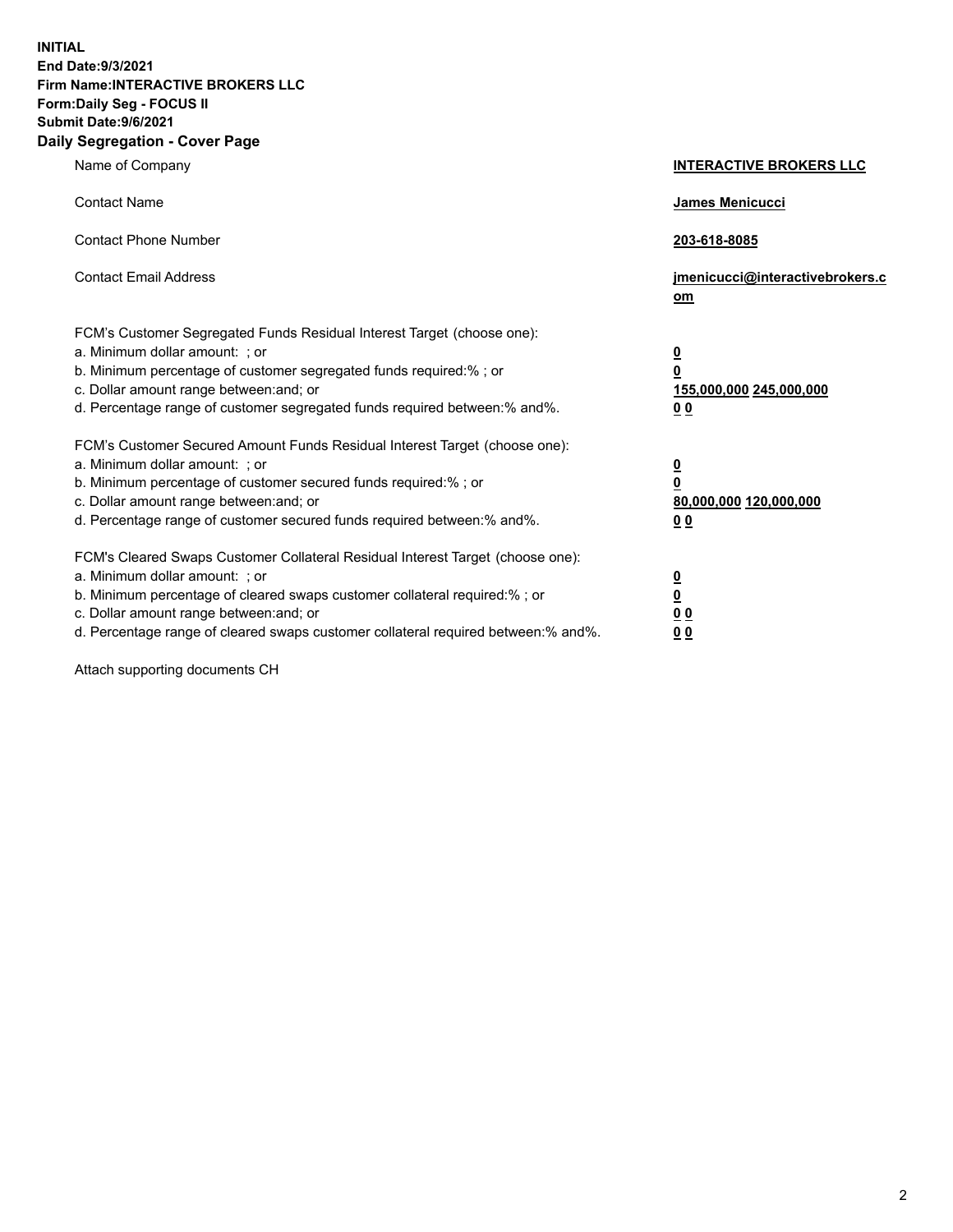## **INITIAL End Date:9/3/2021 Firm Name:INTERACTIVE BROKERS LLC Form:Daily Seg - FOCUS II Submit Date:9/6/2021 Daily Segregation - Secured Amounts**

|     | Daily Jegiegation - Jeculed Aniounts                                                        |                                                |
|-----|---------------------------------------------------------------------------------------------|------------------------------------------------|
|     | Foreign Futures and Foreign Options Secured Amounts                                         |                                                |
|     | Amount required to be set aside pursuant to law, rule or regulation of a foreign            | $0$ [7305]                                     |
|     | government or a rule of a self-regulatory organization authorized thereunder                |                                                |
| 1.  | Net ledger balance - Foreign Futures and Foreign Option Trading - All Customers             |                                                |
|     | A. Cash                                                                                     | 496,506,099 [7315]                             |
|     | B. Securities (at market)                                                                   | $0$ [7317]                                     |
| 2.  | Net unrealized profit (loss) in open futures contracts traded on a foreign board of trade   | 11,107,331 [7325]                              |
| 3.  | Exchange traded options                                                                     |                                                |
|     | a. Market value of open option contracts purchased on a foreign board of trade              | 173,763 [7335]                                 |
|     | b. Market value of open contracts granted (sold) on a foreign board of trade                | -59,348 [7337]                                 |
| 4.  | Net equity (deficit) (add lines 1. 2. and 3.)                                               | 507,727,845 [7345]                             |
| 5.  | Account liquidating to a deficit and account with a debit balances - gross amount           | 9,766 [7351]                                   |
|     | Less: amount offset by customer owned securities                                            | 0 [7352] <b>9,766</b> [7354]                   |
| 6.  | Amount required to be set aside as the secured amount - Net Liquidating Equity              | 507,737,611 [7355]                             |
|     | Method (add lines 4 and 5)                                                                  |                                                |
| 7.  | Greater of amount required to be set aside pursuant to foreign jurisdiction (above) or line | 507,737,611 [7360]                             |
|     | 6.                                                                                          |                                                |
|     | FUNDS DEPOSITED IN SEPARATE REGULATION 30.7 ACCOUNTS                                        |                                                |
| 1.  | Cash in banks                                                                               |                                                |
|     | A. Banks located in the United States                                                       | 51,361,093 [7500]                              |
|     | B. Other banks qualified under Regulation 30.7                                              | 0 [7520] 51,361,093 [7530]                     |
| 2.  | Securities                                                                                  |                                                |
|     | A. In safekeeping with banks located in the United States                                   | 349,980,000 [7540]                             |
|     | B. In safekeeping with other banks qualified under Regulation 30.7                          | 0 [7560] 349,980,000 [7570]                    |
| 3.  | Equities with registered futures commission merchants                                       |                                                |
|     | A. Cash                                                                                     | $0$ [7580]                                     |
|     | <b>B.</b> Securities                                                                        | $0$ [7590]                                     |
|     | C. Unrealized gain (loss) on open futures contracts                                         | $0$ [7600]                                     |
|     | D. Value of long option contracts                                                           | $0$ [7610]                                     |
|     | E. Value of short option contracts                                                          | 0 [7615] 0 [7620]                              |
| 4.  | Amounts held by clearing organizations of foreign boards of trade                           |                                                |
|     | A. Cash                                                                                     | $0$ [7640]                                     |
|     | <b>B.</b> Securities                                                                        | $0$ [7650]                                     |
|     | C. Amount due to (from) clearing organization - daily variation                             | $0$ [7660]                                     |
|     | D. Value of long option contracts                                                           | $0$ [7670]                                     |
|     | E. Value of short option contracts                                                          | 0 [7675] 0 [7680]                              |
| 5.  | Amounts held by members of foreign boards of trade                                          |                                                |
|     | A. Cash                                                                                     | 220, 347, 665 [7700]                           |
|     | <b>B.</b> Securities                                                                        | $0$ [7710]                                     |
|     | C. Unrealized gain (loss) on open futures contracts                                         | 8,537,093 [7720]                               |
|     | D. Value of long option contracts                                                           | 173,763 [7730]                                 |
|     | E. Value of short option contracts                                                          | <mark>-59,348</mark> [7735] 228,999,173 [7740] |
| 6.  | Amounts with other depositories designated by a foreign board of trade                      | 0 [7760]                                       |
| 7.  | Segregated funds on hand                                                                    | $0$ [7765]                                     |
| 8.  | Total funds in separate section 30.7 accounts                                               | 630,340,266 [7770]                             |
| 9.  | Excess (deficiency) Set Aside for Secured Amount (subtract line 7 Secured Statement         | 122,602,655 [7380]                             |
|     | Page 1 from Line 8)                                                                         |                                                |
| 10. | Management Target Amount for Excess funds in separate section 30.7 accounts                 | 80,000,000 [7780]                              |
| 11. | Excess (deficiency) funds in separate 30.7 accounts over (under) Management Target          | 42,602,655 [7785]                              |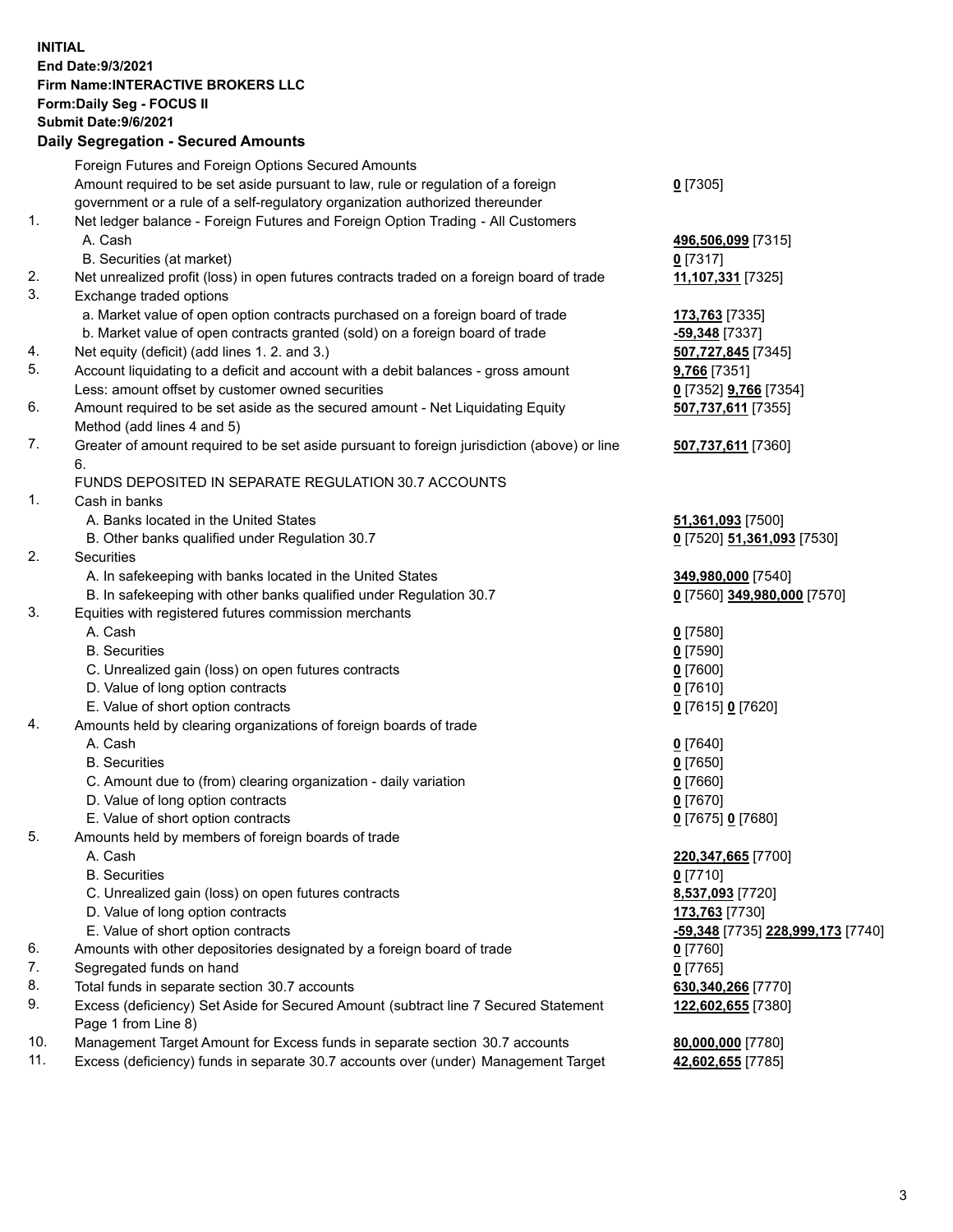**INITIAL End Date:9/3/2021 Firm Name:INTERACTIVE BROKERS LLC Form:Daily Seg - FOCUS II Submit Date:9/6/2021 Daily Segregation - Segregation Statement** SEGREGATION REQUIREMENTS(Section 4d(2) of the CEAct) 1. Net ledger balance A. Cash **6,886,590,734** [7010] B. Securities (at market) **0** [7020] 2. Net unrealized profit (loss) in open futures contracts traded on a contract market **187,283,817** [7030] 3. Exchange traded options A. Add market value of open option contracts purchased on a contract market **305,815,043** [7032] B. Deduct market value of open option contracts granted (sold) on a contract market **-248,288,191** [7033] 4. Net equity (deficit) (add lines 1, 2 and 3) **7,131,401,403** [7040] 5. Accounts liquidating to a deficit and accounts with debit balances - gross amount **1,227,175** [7045] Less: amount offset by customer securities **0** [7047] **1,227,175** [7050] 6. Amount required to be segregated (add lines 4 and 5) **7,132,628,578** [7060] FUNDS IN SEGREGATED ACCOUNTS 7. Deposited in segregated funds bank accounts A. Cash **1,735,627,212** [7070] B. Securities representing investments of customers' funds (at market) **3,186,258,395** [7080] C. Securities held for particular customers or option customers in lieu of cash (at market) **0** [7090] 8. Margins on deposit with derivatives clearing organizations of contract markets A. Cash **1,992,322,441** [7100] B. Securities representing investments of customers' funds (at market) **385,196,961** [7110] C. Securities held for particular customers or option customers in lieu of cash (at market) **0** [7120] 9. Net settlement from (to) derivatives clearing organizations of contract markets **7,950,084** [7130] 10. Exchange traded options A. Value of open long option contracts **305,769,012** [7132] B. Value of open short option contracts **-248,272,116** [7133] 11. Net equities with other FCMs A. Net liquidating equity **0** [7140] B. Securities representing investments of customers' funds (at market) **0** [7160] C. Securities held for particular customers or option customers in lieu of cash (at market) **0** [7170] 12. Segregated funds on hand **0** [7150] 13. Total amount in segregation (add lines 7 through 12) **7,364,851,989** [7180] 14. Excess (deficiency) funds in segregation (subtract line 6 from line 13) **232,223,411** [7190] 15. Management Target Amount for Excess funds in segregation **155,000,000** [7194] **77,223,411** [7198]

16. Excess (deficiency) funds in segregation over (under) Management Target Amount Excess